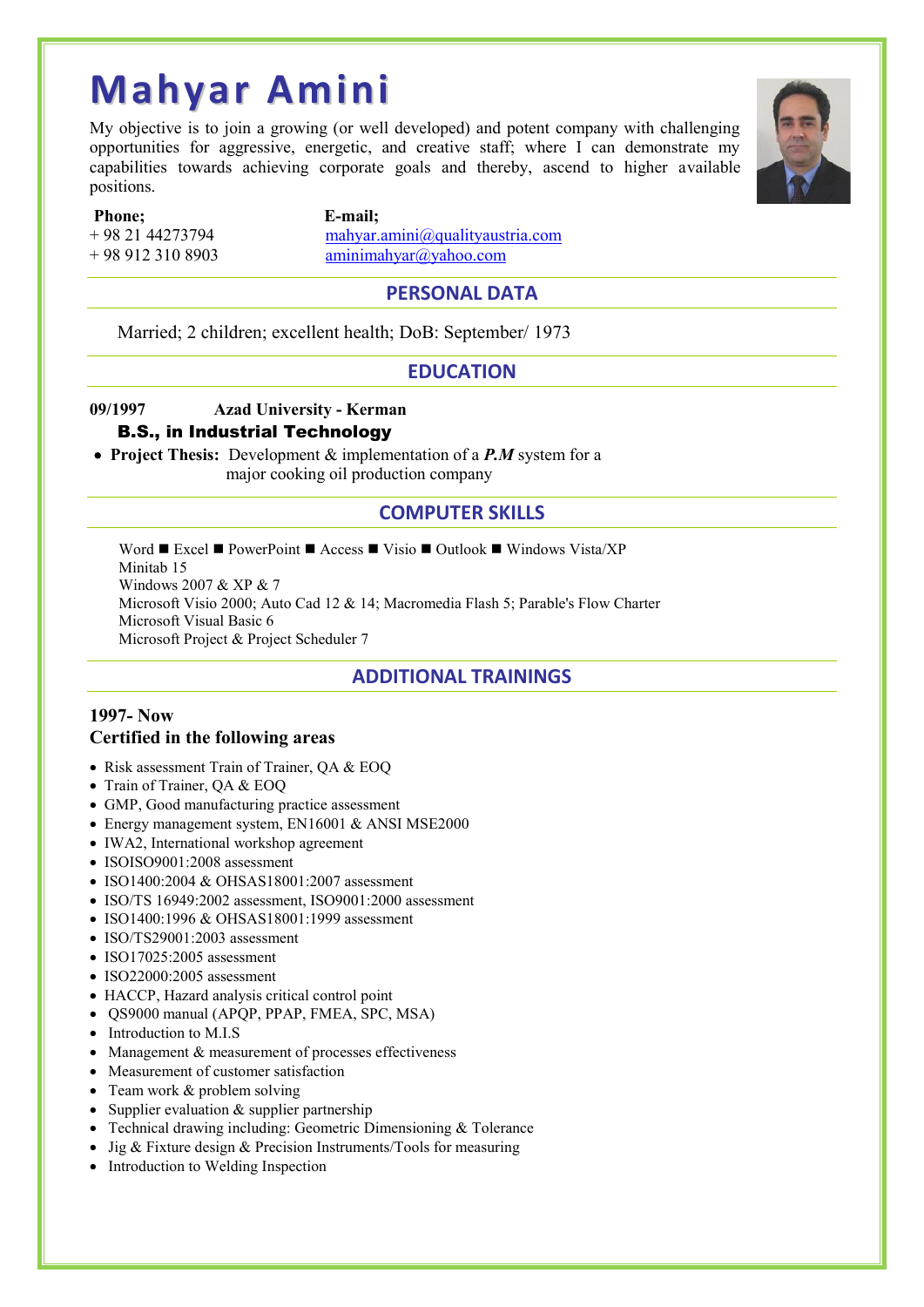|                                                                                                                       | <b>PROFESSIONAL EXPERIENCE</b>                                                                                                                                                                                                                                                                                                                                                                                                                                                             |              |
|-----------------------------------------------------------------------------------------------------------------------|--------------------------------------------------------------------------------------------------------------------------------------------------------------------------------------------------------------------------------------------------------------------------------------------------------------------------------------------------------------------------------------------------------------------------------------------------------------------------------------------|--------------|
| $03/2004 - Now$<br>Certification & Evaluation Ltd.                                                                    | <b>Quality Austria</b>                                                                                                                                                                                                                                                                                                                                                                                                                                                                     | Tehran, Iran |
|                                                                                                                       | <b>Quality Management System, International Lead Auditor and Trainer</b>                                                                                                                                                                                                                                                                                                                                                                                                                   |              |
| ISOTS/16949:2002 Registered by IATF                                                                                   | • Responsible Manager of RISK and ENERG in the Middle East and North Africa - MeNa<br>ISO9001:2008, ISO14001:2004, OHSAS18001:2007                                                                                                                                                                                                                                                                                                                                                         |              |
| 03/2004-09/2007<br><b>Certification &amp; Evaluation</b><br><b>Quality Management System Auditor</b>                  | <b>DQS</b> Gmbh-Deutches                                                                                                                                                                                                                                                                                                                                                                                                                                                                   | Tehran, Iran |
| • ISOTS/16949:2002 Registered by IATF                                                                                 | ISO9001:2000, ISO14001:1996, OHSAS18001:1999                                                                                                                                                                                                                                                                                                                                                                                                                                               |              |
| $10/2006$ - Now<br><b>Engineering Company</b><br><b>Member of Board</b>                                               | OSONE ARYAN ATTITUDE                                                                                                                                                                                                                                                                                                                                                                                                                                                                       | Tehran, Iran |
| 03/2004-02/2007<br><b>Engineering Company</b><br><b>Member of Board</b>                                               | PET- performance excellence techniques                                                                                                                                                                                                                                                                                                                                                                                                                                                     | Tehran, Iran |
| 09/2000-03/2004<br><b>Quality System Engineer</b>                                                                     | <b>KADEC</b><br><b>Engineering Company for Localization of Deaewoo Passenger Cars</b>                                                                                                                                                                                                                                                                                                                                                                                                      | Tehran, Iran |
|                                                                                                                       | As a QS Engineer, so far I have performed the followings for my company                                                                                                                                                                                                                                                                                                                                                                                                                    |              |
| $\bullet$<br>Performed more than 400 supplier audits.<br>$\bullet$                                                    | • Developed a strategic planning model for the Company<br>• Developed Performance Excellence Requirements based on I.B.E.C<br>• Performed Transition & updating of quality system to meet ISO9001-2000 requirements.<br>Member of <i>M.I.S</i> team from development stage thru implement.<br>Designed a process approach model based on ISO/TS 16949 requirements.<br>Designed & Prepared Supplier Evaluation Checklists.<br>Performed Improvement Project Planning using M.S.P software. |              |
| 1998-2000<br>Manufacture of Power Trains for SAIPA Industrial Group<br><b>Resident Quality Control Engineer</b>       | <b>MEGA MOTOR</b><br>• Performed in-process and final inspection on <i>Pride</i> , <i>Nissan &amp; Patrol</i> Car Engines                                                                                                                                                                                                                                                                                                                                                                  | Tehran, Iran |
| 1997-1998                                                                                                             | <b>ELECTROSHAR</b>                                                                                                                                                                                                                                                                                                                                                                                                                                                                         | Tehran, Iran |
| Manufacture of Alternator & Windshield Wiper Motors<br><b>Technical Engineer</b><br><b>Designed Welding Fixtures.</b> | • Performed <i>Cad</i> operations to develop production drawings of vehicle parts.<br>Developed <i>Quality Plans</i> for vehicle parts, Jigs & Fixtures.                                                                                                                                                                                                                                                                                                                                   |              |
| 1996-1997<br>Cooking Oil Production Company                                                                           | <b>GOLNAZ OF KERMAN</b>                                                                                                                                                                                                                                                                                                                                                                                                                                                                    | Kerman, Iran |
| <b>Maintenance System Engineer</b><br>• Developed & implemented a $P.M$ system                                        |                                                                                                                                                                                                                                                                                                                                                                                                                                                                                            |              |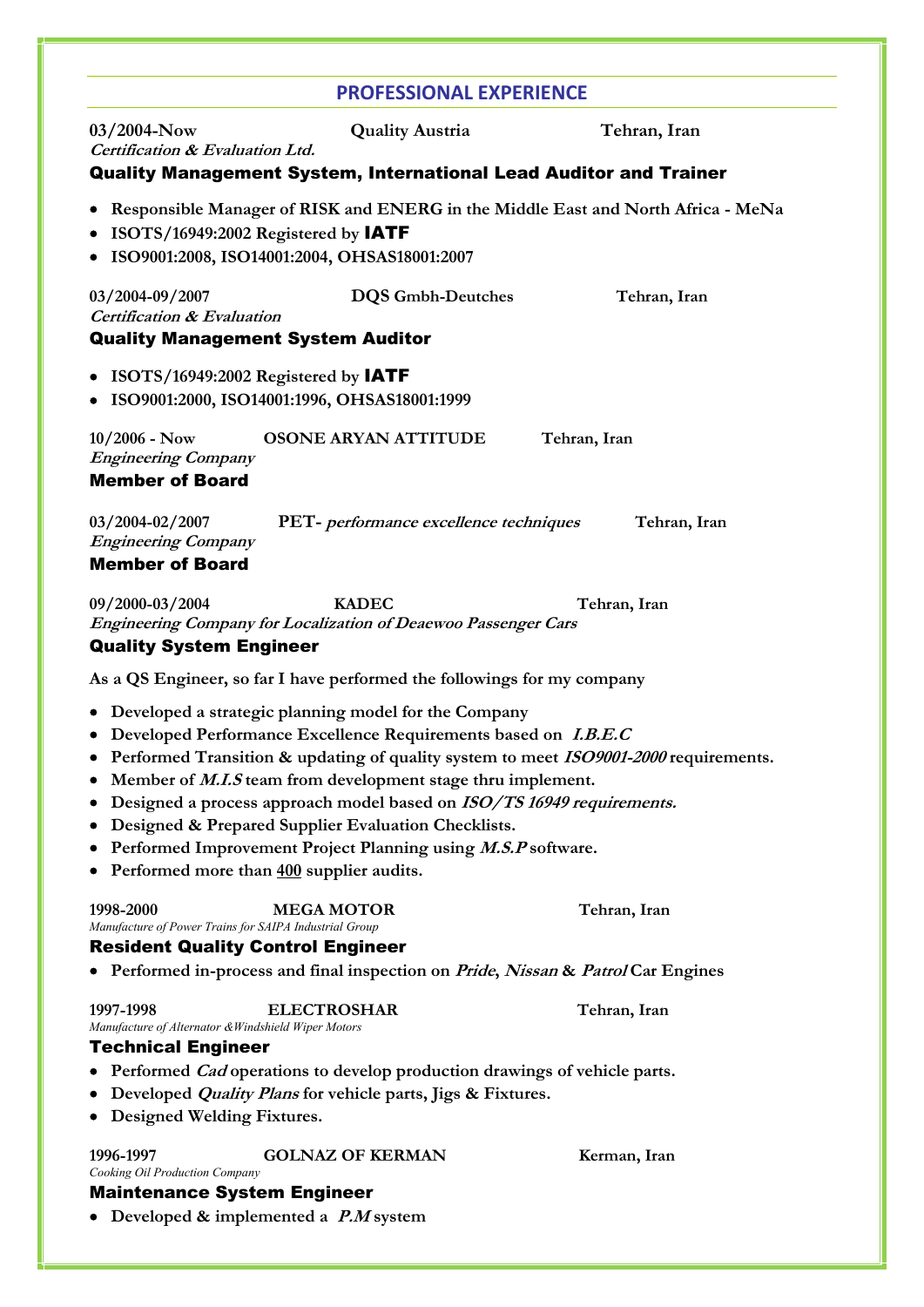#### **TRANSLATION AND PUBLICATION**

CEN/ EN16001- European Energy Management System ANSI/ MSE2000 - America Energy Management System ISO50001 - International Energy Management System

#### **SOME OF TEACHING AND PROJECTS**

- ▶ Director of Project Planning and Implementation EnMs & HSE;
	- Bandare Emam Petrochemical Co.
	- Esfarayen Alloy Steel Co.
	- Narmine Baft Co.
	- Faratab Azarakhsh Co.
	- $\blacktriangle$  Hamonaize Co.
- Energy Assessor Award of Bandare Emam Petrochemical Co.
- $\triangleright$  Feasibility of projects to improve energy in the Oil, Gas, Petrochemical and Automotive company
- Director of Project Planning and Implementation EnMs (Energy Management System) of;
- Energy and HSE training Course In the;
	- Mahshahr Special Economic Zone
	- $\blacktriangle$  Regional distribution Electricity
	- Bandare Emam Petrochemical
	- Esfarayen Alloy Steel
	- Narmine Baft
	- Faratab Azarakhsh
	- $\blacktriangle$  Hamonaize
	- Association of Building Consultants
	- $\triangle$  Saypa Press
	- Cement Company
	- $\blacktriangle$  Detergent company
	- **A** Municipalities
	- Standards Institute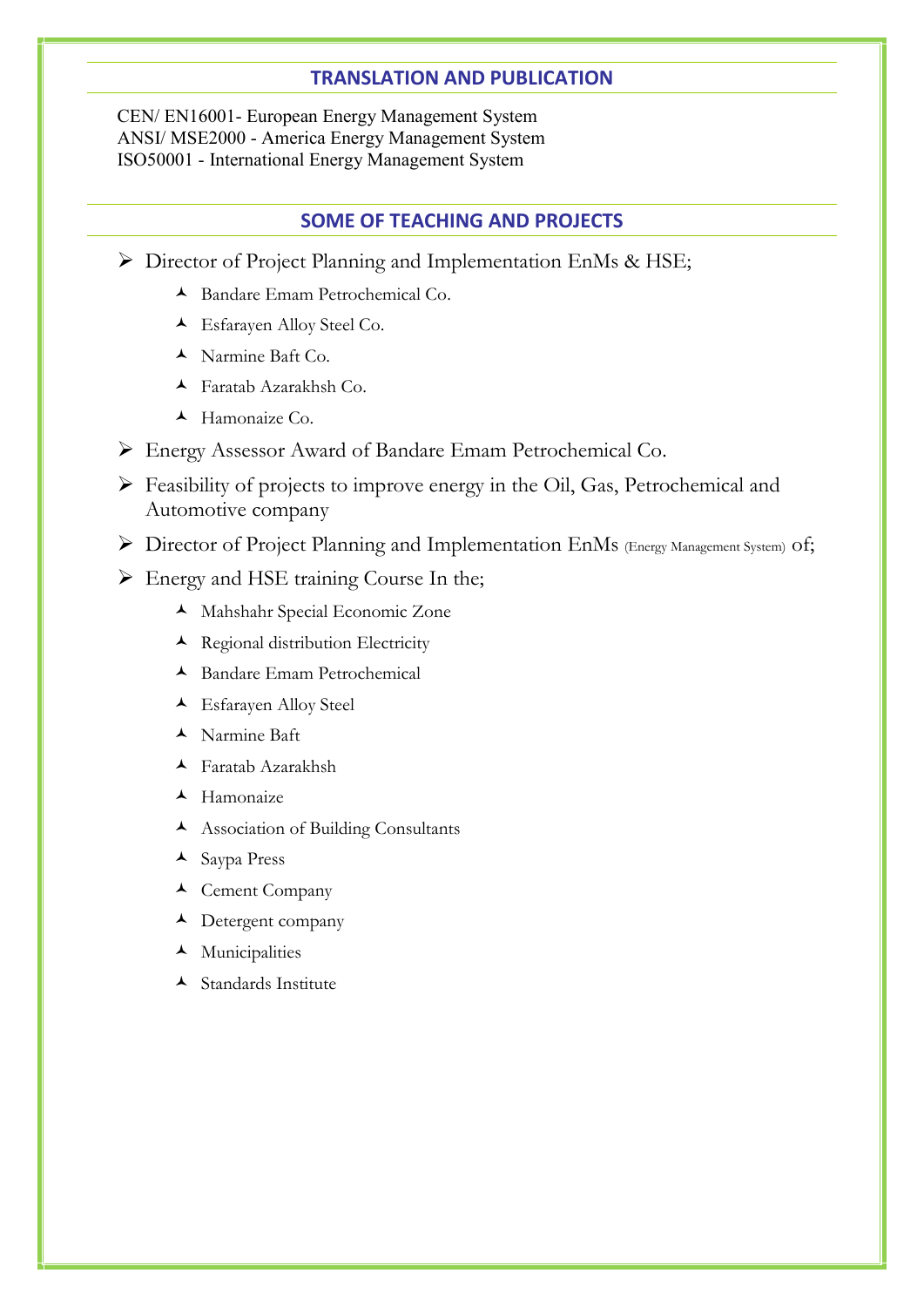# **SOME OF PROJECTS CONSULTING AND AUDIT**

| <b>Company Name</b>                                   | <b>Scope</b>                                               | <b>Standard</b>                                              |  |
|-------------------------------------------------------|------------------------------------------------------------|--------------------------------------------------------------|--|
| Edare Gas No.5 Tehran                                 | Natural gas distribution                                   | ISO9001&ISO14001&OHSAS18001<br><b>HSE</b>                    |  |
| Sabory Co.                                            | <b>Petrochemical Contractor</b>                            | <b>ISO9001</b><br>ISO/TS16949                                |  |
| Peyvand MobTaker Pars                                 | <b>Petrochemical Contractor</b>                            | <b>ISO9001</b><br>ISO/TS16949                                |  |
| Pakhshe Faravarde Nafty FARS                          | Oil Products distribution                                  | ISO9001&ISO14001&OHSAS18001<br><b>HSE</b>                    |  |
| <b>Reza Trans Verk</b><br><b>Shahin Mafsal</b>        | Oil Company Contractor<br>Ministry of Energy<br>Contractor | <b>ISO9001</b><br><b>ISO9001</b>                             |  |
| Palayeshgahe Bandar Abass                             | Oil and gas refineries                                     | ISO9001&ISO14001&OHSAS18001<br>ISO/TS29001<br><b>HSE</b>     |  |
| Metsa Co.                                             | Oil Company Contractor                                     | <b>ISO9001</b>                                               |  |
| Donaye Hafary                                         | <b>Drilling Contractor</b>                                 | <b>ISO9001</b>                                               |  |
| Snaye Tolidi Zagros                                   | <b>Petrochemical Contractor</b>                            | <b>ISO9001</b>                                               |  |
| Electro Syme Yazd                                     | <b>Petrochemical Contractor</b>                            | <b>ISO9001</b>                                               |  |
| Saze Pardazan                                         | <b>Petrochemical Contractor</b>                            | ISO/TS16949                                                  |  |
| Faravardehaye Nasoze Iran                             | <b>Petrochemical Contractor</b>                            | <b>ISO9001</b>                                               |  |
| <b>Rezin Sanat</b>                                    | <b>Petrochemical Contractor</b>                            | <b>ISO9001</b>                                               |  |
| <b>Behsoton Sanat</b>                                 | Oil, Gas Petrochemical<br>Inspector                        | ISO9001&ISO14001&OHSAS18001<br><b>HSE</b>                    |  |
| Faravardehaye Nasoze Tabriz                           | <b>Petrochemical Contractor</b>                            | <b>ISO9001</b>                                               |  |
| Zoghal Sanaty Kaveh<br><b>Amaliate Ekteshafe Naft</b> | <b>Petrochemical Contractor</b><br>Oil exploration         | <b>ISO9001</b><br>ISO9001&ISO14001&OHSAS18001<br>ISO/TS29001 |  |
|                                                       |                                                            | <b>HSE</b>                                                   |  |
| Ascom Tehran                                          | Oil Company Contractor                                     | <b>ISO9001</b><br>ISO9001&ISO14001&OHSAS18001                |  |
| Khotot lole va Mokhaberat Shiraz                      | Oil Products distribution<br>and Communication<br>Supplier | ISO/TS29001<br><b>HSE</b>                                    |  |
| Azar Peymayesh                                        | Oil Survey                                                 | <b>ISO9001</b>                                               |  |
|                                                       | Ministry of Energy                                         |                                                              |  |
| Sazeh Pade Tehran                                     | Contractor<br>Oil Products distribution                    | <b>ISO9001</b>                                               |  |
| Khotot lole va Mokhaberat Ahvaz                       | and Communication<br>Supplier                              | <b>ISO9001</b>                                               |  |
| Petroshimy Tabriz                                     | <b>Petrochemical Products</b>                              | ISO9001&ISO14001&OHSAS18001<br>ISO/TS29001<br><b>HSE</b>     |  |
| Azar Abadegan                                         | Advisor to the Ministry of<br>Oil                          | <b>ISO9001</b><br>ISO/TS16949                                |  |
| Sazeh Pade Tehran                                     | Ministry of Energy<br>Contractor                           | <b>ISO9001</b>                                               |  |
| <b>Behin Reyl</b>                                     | <b>Petrochemical Contractor</b>                            | <b>ISO9001</b>                                               |  |
| Rikhtehgary Iran                                      | <b>Petrochemical Contractor</b>                            | <b>ISO/TS16949 &amp; IMS</b>                                 |  |
| Petroshimy Tabriz                                     | <b>Petrochemical Products</b>                              | ISO9001&ISO14001&OHSAS18001<br>ISO/TS29001<br><b>HSE</b>     |  |
| Iran Dryp                                             | <b>Petrochemical Contractor</b>                            | <b>ISO9001</b>                                               |  |
| Palayeshgahe Bandar Abass                             | Oil and gas refineries                                     | ISO9001&ISO14001&OHSAS18001<br>ISO/TS29001<br><b>HSE</b>     |  |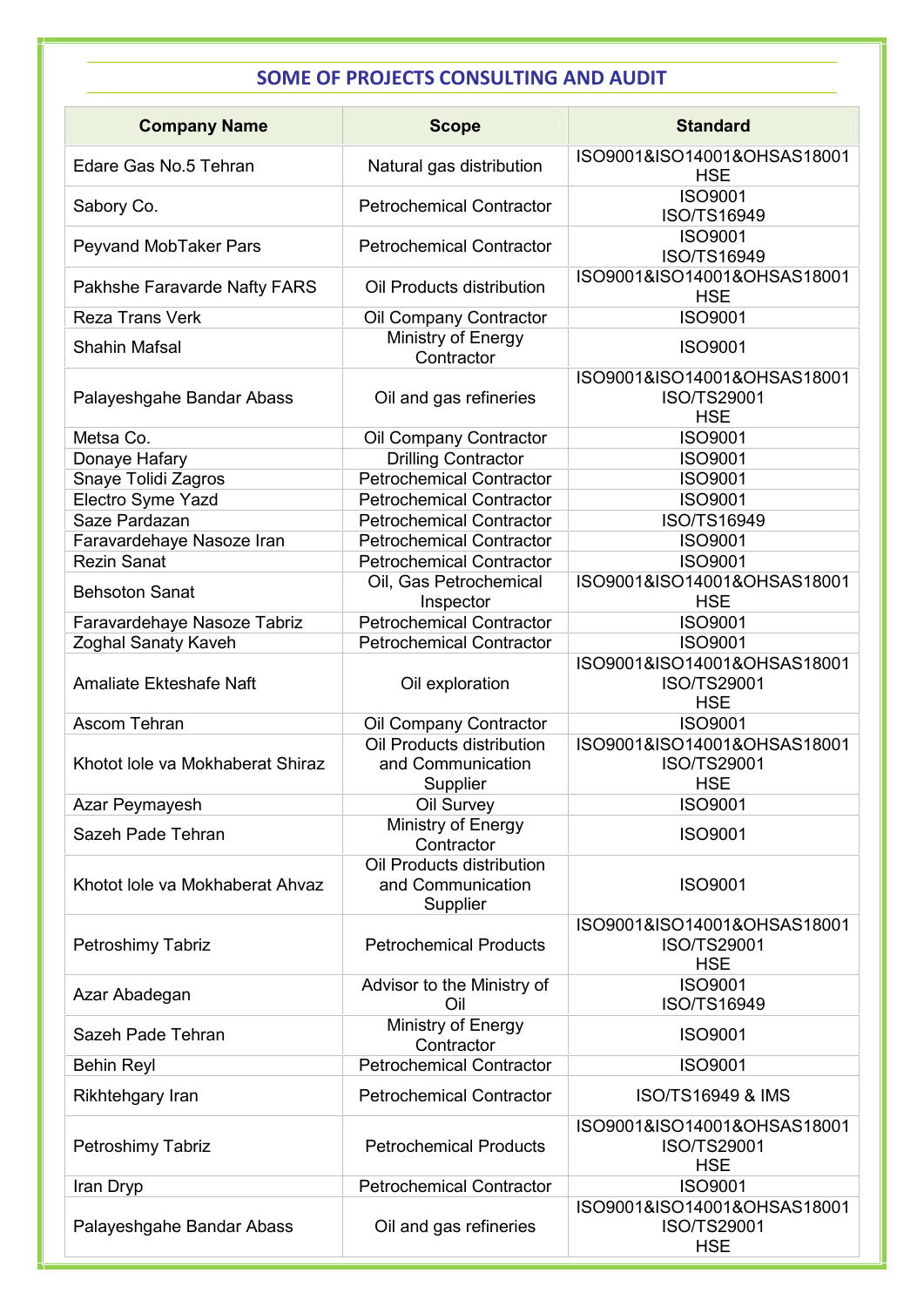| <b>Company Name</b>                       | <b>Scope</b>                                                       | <b>Standard</b>                                                 |  |
|-------------------------------------------|--------------------------------------------------------------------|-----------------------------------------------------------------|--|
| Petroshimy Shiraz                         | <b>Petrochemical Products</b>                                      | ISO9001&ISO14001&OHSAS18001<br>ISO/TS29001<br><b>HSE</b>        |  |
| <b>Rikhtehgary Tabriz</b>                 | <b>Petrochemical Contractor</b>                                    | ISO9001&ISO14001&OHSAS18001<br><b>HSE</b>                       |  |
| Chasbo va Ayegh Azarabadegan<br>Iran Dryp | <b>Petrochemical Contractor</b><br><b>Petrochemical Contractor</b> | ISO/TS16949<br><b>ISO9001</b>                                   |  |
| Safom                                     | <b>Petrochemical Contractor</b>                                    | <b>ISO9001</b><br>ISO9001&ISO14001&OHSAS18001                   |  |
| Petroshimy Amir Kabir                     | <b>Petrochemical Products</b>                                      | ISO/TS29001<br><b>HSE</b>                                       |  |
| Petroshimy Bandare Emam                   | <b>Petrochemical Products</b>                                      | ISO9001&ISO14001&OHSAS18001<br><b>ISO/TS29001</b><br><b>HSE</b> |  |
| <b>Barghe Aras</b>                        | Ministry of Energy<br>Contractor                                   | ISO9001&ISO14001&OHSAS18001<br><b>HSE</b>                       |  |
| <b>Energy Bokhar Sanat</b>                | <b>Petrochemical Contractor</b>                                    | <b>ISO9001</b>                                                  |  |
| Sazeh Fazae                               | Ministry of Energy<br>Contractor                                   | ISO9001&ISO14001&OHSAS18001<br><b>HSE</b>                       |  |
| Sym va Kabl Yazd                          | <b>Petrochemical Contractor</b>                                    | <b>ISO9001</b>                                                  |  |
| Rangin Teif                               | <b>Petrochemical Contractor</b>                                    | <b>ISO9001</b>                                                  |  |
| Novin Mabna                               | <b>Petrochemical Contractor</b>                                    | ISO9001&ISO14001&OHSAS18001<br><b>HSE</b>                       |  |
| Petroshimy Amir Kabir                     | <b>Petrochemical Products</b>                                      | ISO9001&ISO14001&OHSAS18001<br><b>ISO/TS29001</b><br><b>HSE</b> |  |
| Pey Azma                                  | <b>Energy Consultant</b>                                           | <b>ISO9001</b>                                                  |  |
| Pars Mashal                               | <b>Petrochemical Contractor</b>                                    | ISO9001&ISO14001&OHSAS18001<br><b>HSE</b>                       |  |
| <b>Barghe Aras</b>                        | Ministry of Energy<br>Contractor                                   | ISO9001&ISO14001&OHSAS18001<br><b>HSE</b>                       |  |
| Sazeh Fazae                               | Ministry of Energy<br>Contractor                                   | ISO9001&ISO14001&OHSAS18001<br><b>HSE</b>                       |  |
| Sym va Kabl Yazd                          | <b>Petrochemical Contractor</b>                                    | <b>ISO9001</b>                                                  |  |
| Novin Mabna                               | <b>Petrochemical Contractor</b>                                    | ISO9001&ISO14001&OHSAS18001<br><b>HSE</b>                       |  |
| Teyf Kar Mahshar                          | <b>Petrochemical Supplier</b>                                      | IMS & ISO22000:2005 & HACCP                                     |  |
| Mantaghe Vijheh Mahshar                   | <b>Petrochemical Zone</b><br>Management                            | EN16001                                                         |  |
| Elektorod Shiraz                          | <b>Petrochemical Supplier</b>                                      | ISO9001:2008                                                    |  |
| Petroshimy Maron                          | <b>Petrochemical Products</b>                                      | ISO9001&ISO14001&OHSAS18001<br>ISO/TS29001<br><b>HSE</b>        |  |